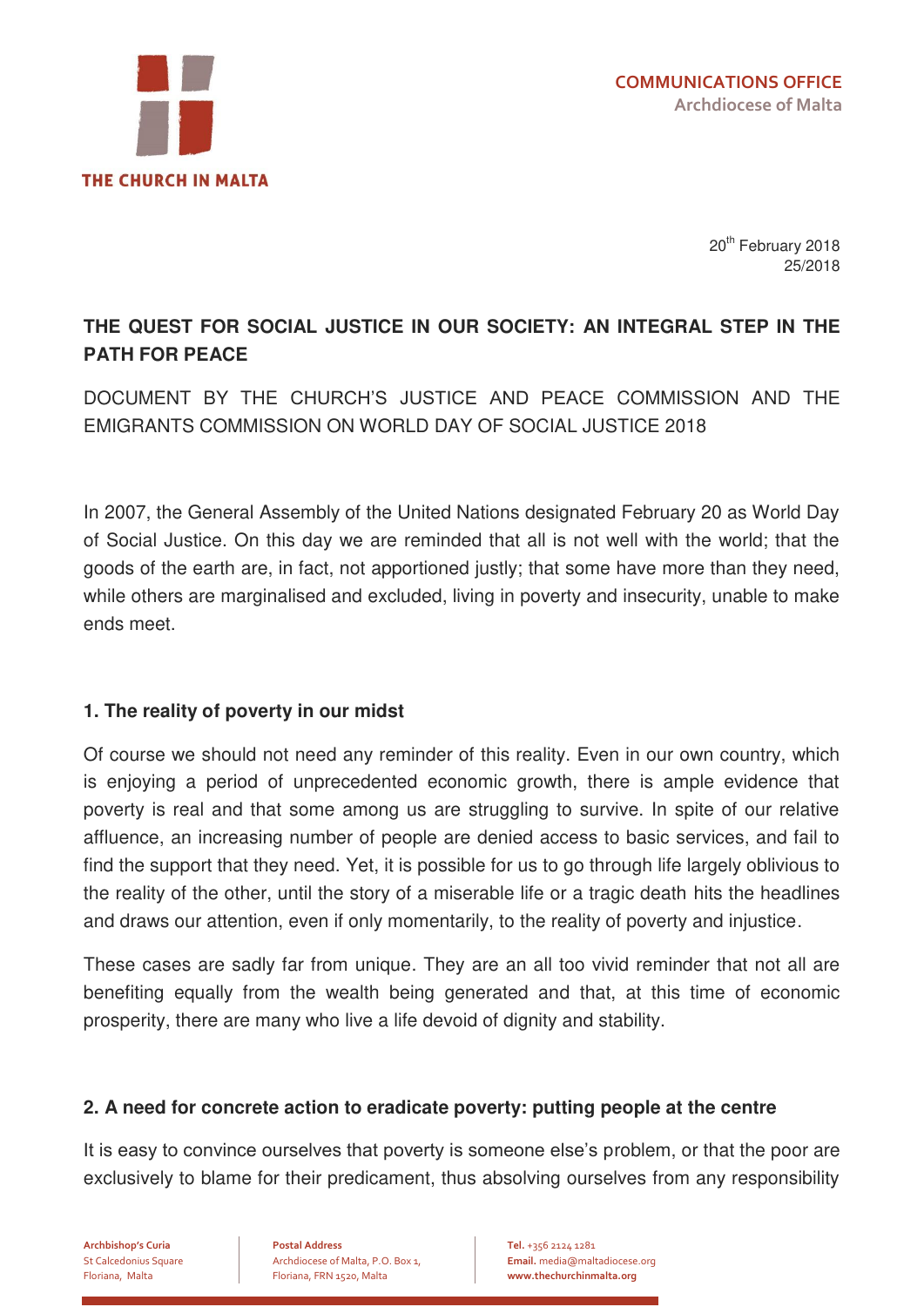for their plight. It is equally easy to convince ourselves that poverty is too big a problem for us to tackle and that we cannot realistically be expected to do anything about it, apart from making token gestures of support, like a donation of used clothes or money to a charitable cause.

On this Social Justice Day, however, by calling for concrete action to eradicate poverty in all its forms and to promote equality, inclusion, and human security, the international community is in fact affirming that it is possible to tackle the causes of poverty and to achieve social wellbeing and justice for all. It is affirming that, in the words of Pope Francis: "Poverty is not an inevitable misfortune: it has causes that must be recognized and removed, in order to honour the dignity of many brothers and sisters, after the example of the Saints."<sup>1</sup>

Pope Francis suggests that the many forms of exclusion and injustice that prevail in our world, are linked by "an invisible thread … these are not isolated issues … those destructive realities are part of a system which has become global … that system has imposed the mentality of profit at any price, with no concern for social exclusion or the destruction of nature."<sup>2</sup>

# **3. Social justice requires a change to a human-centred approach**

In order to combat this "mentality of profit at any price", according to Pope Francis we need to begin "by acknowledging that change is needed"<sup>3</sup> and that change needs to start with the action of each and every one of us. This change is necessary because there has to be something wrong with a world that is torn apart by conflict, where people's rights are routinely trampled on, and where the environment is continuously under threat.

For social justice to prevail, "The goods of the earth must be apportioned justly. And unjust differences between individuals must be balanced out. Moreover, the dignity of the human person must be respected. Especially in economic matters, persons must not be reduced to their utility and their property."<sup>4</sup>

Church teaching calls us to "return to the centrality of the human being, to a more ethical vision of activities and of human relationships."<sup>5</sup> It urges us to work for a world where each person is valued and no one is considered "disposable".

<sup>1</sup> Pope Francis, Angelus, 15.10.2017

<sup>2</sup> Pope Francis, Bolivia, 09.07.2015

<sup>&</sup>lt;sup>3</sup> Pope Francis, ibid.

<sup>4</sup> *Docat: Catholic Social Teaching for Youth*, Ignatius Press, San Francisco, 2016, pg. 106

<sup>5</sup> Pope Francis, Address to the Centesimus Annus Pro-Pontefice, 25.05.2013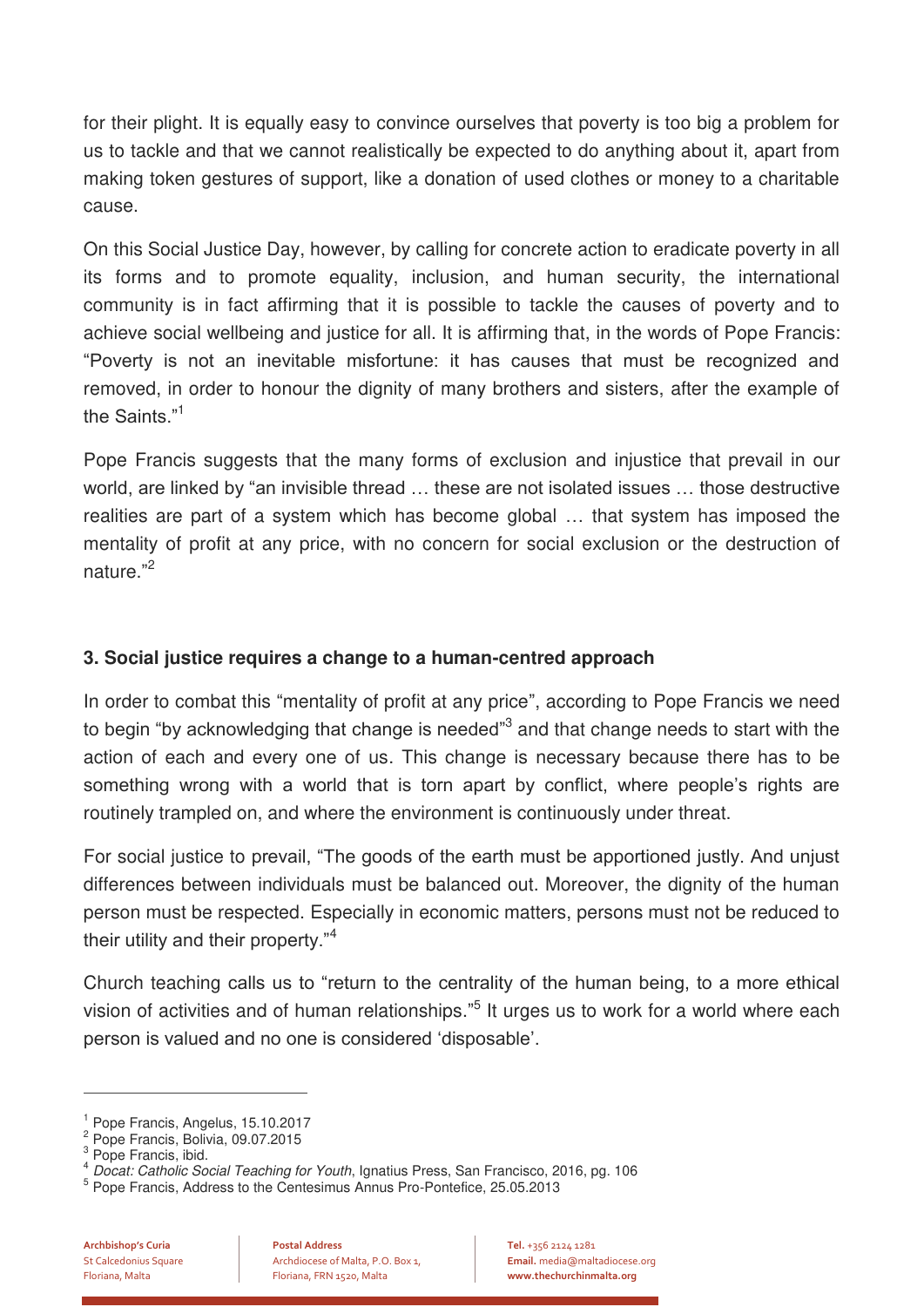"This happens when at the centre of an economic system is the god of money, not man, the human person. Yes, at the centre of every social or economic system must be the person, image of God, created to be the controller of the universe. When the person is displaced and the god of money comes there is this inversion of values."<sup>6</sup>

These values stand in stark contrast to the guiding philosophy of the world we live in, and the force which seems to be driving Maltese society. A society which is increasingly using economic gain as a measure of success, and which strives incessantly, and often at all cost, to generate wealth. Perhaps as a consequence of this, our society unashamedly favours the rich, because of the real or perceived benefits their wealth brings to our economy.

#### **4. A human-centred approach to migration**

The theme selected by the UN for this World Day of Social Justice 2018 is "Workers on the Move: the Quest for Social Justice'. We are invited to reflect on the causes of migration and the reality of migrants in our midst, a social justice issue which perhaps relates to the most vulnerable in our society. On this day let us spare a moment to reflect on how just and people-centred our laws and policies on the treatment of migrants are, or whether they are driven by the demands of the "god of money" which views people only in terms of their utility.

This is particularly relevant now, not only because Malta"s population of migrant workers is increasing rapidly, but also in the light of the recently launched Government strategy document on integration of migrants, including refugees and other beneficiaries of protection. It is our hope that this reflection will contribute to the ongoing discussion on the implementation of the integration strategy and will lead to more equitable treatment of migrants and refugees living among us.

The following is an outline of four areas, which the Justice and Peace Commission and the Emigrants" Commission believe should be addressed in order to ensure that our laws and policies on migration – interpreted in the broadest sense to include migration and asylum, not just labour migration – truly promote the dignity and well-being of those migrants who are living and working amongst us. This document is intended to highlight some of the issues that need to be addressed; the choice of issues was informed both by the local context and by Pope Francis" statements on migration.

 $\overline{a}$ 

<sup>6</sup> Pope Francis, Speech to Popular Movements, 28.10.2018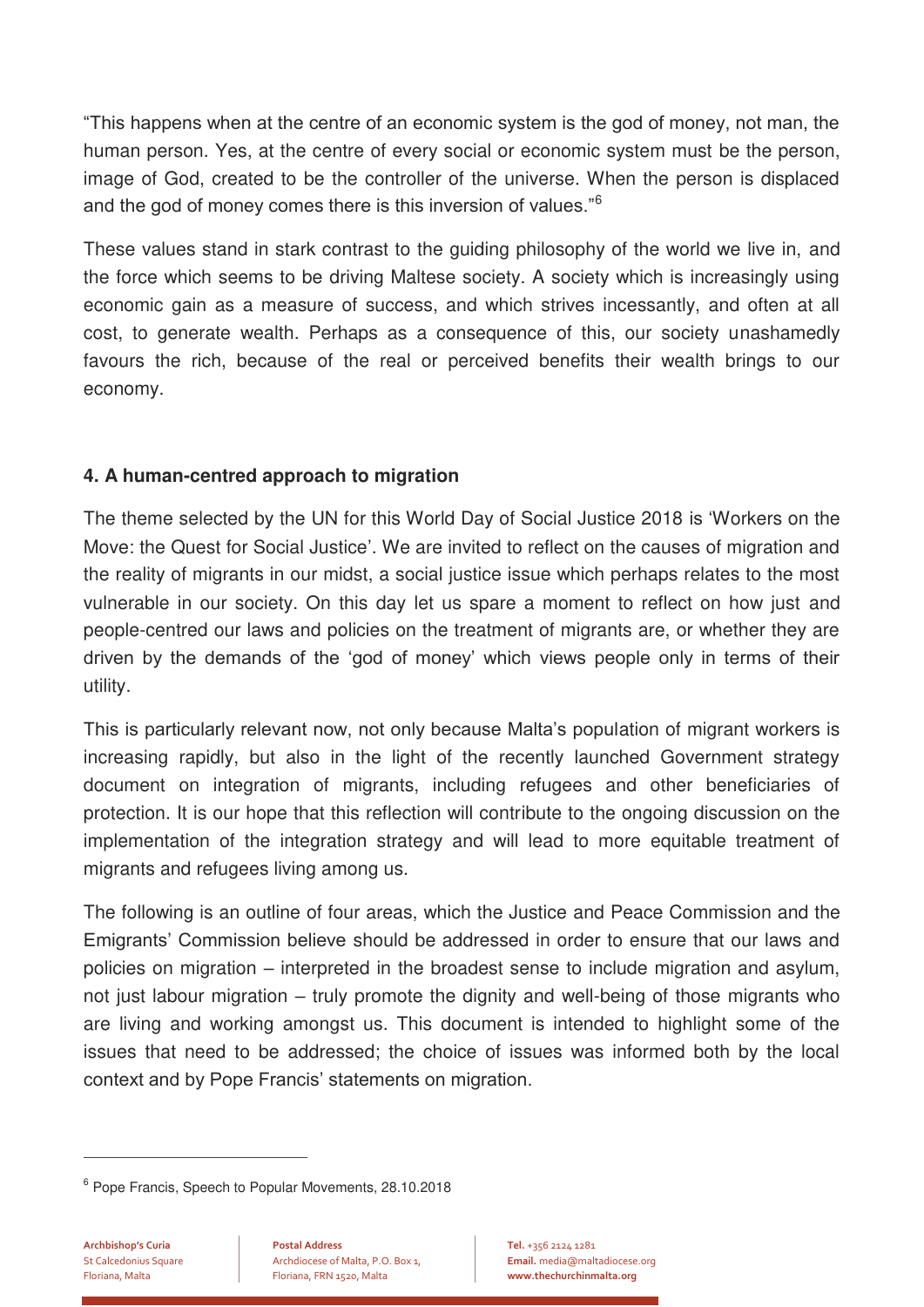#### **4.1 Laws and policies on employment and protection of migrant workers**

In this time of steady economic growth there is an increased demand for labour at all levels, including low-skilled jobs. In response to this need, the Government is encouraging and facilitating the importation of foreign labour to fill gaps in the labour market, particularly in certain sectors, such as home care, hospitality and construction.

As in the rest of the world, most labour migration to Malta is driven by poverty and lack of opportunity at home. Employment opportunities in Europe are highly coveted; many people pay huge sums of money, and enter into huge burdens of debt, just to get one. These debts need to be repaid from the income made through their work here, otherwise they and their families will be even worse off than they were before.

There is no denying that some, though by no means all employers, have little regard for the niceties of the law and in practice show a clear preference for labour that is cheap and disposable as it allows them to maximise their profits. Although all workers, even Maltese, are vulnerable to abuse at the hands of unscrupulous employers, it is widely accepted that migrant workers tend to be particularly at risk of this type of harm.

This is due to a number of factors, not least the fact that foreign workers tend to be more isolated, particularly if they cannot speak the language of the host country. Even if they know the language they are often not familiar with the law so they may not even know that their rights are being abused. And even when they do realise that they are being exploited they often do not know where to seek assistance.

It is a well-known fact that beyond all of this, many migrant workers are reluctant to report abuse. One reason for this could be their irregular migration status, as reporting would bring not only the abuse but also their status to the attention of the authorities. However, even where migrants are regularly employed, their stay in Malta is totally dependent on their employment status, so they know that reporting would not only put an end to the abuse, but also to their possibility of staying and working in Malta. This will have dire consequences for them and their families, as it means that, not only they will be unable to pay any debts they incurred to get here, but also that their families at home will be reduced to destitution, unable to pay for decent housing, education, healthcare and other basic needs.

This understandable reluctance to report abuse, coupled with the fact that the systems in place for the enforcement of labour laws are severely under-resourced, means that many violations of labour law are allowed to pass by unnoticed. It also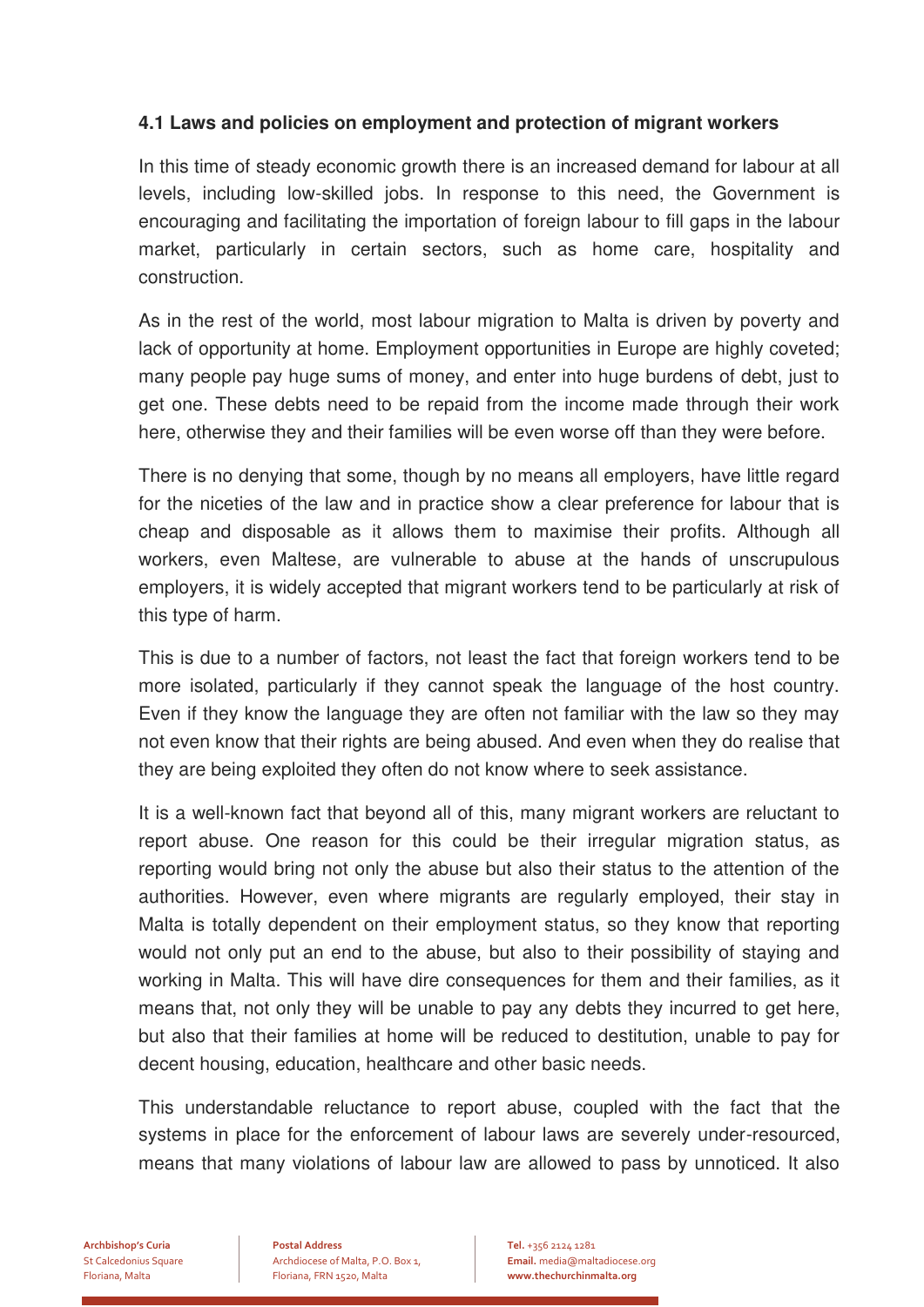increases the risk that crimes such as human trafficking for labour exploitation are undetected.

Additionally, it is a sad fact that impunity breeds and encourages disrespect for the law, particularly among those who had few scruples to start with. In practice, it is undeniable, that the smaller the risk of facing adverse consequences for breaches of labour law, the more foreign workers become vulnerable to abuse.

In the light of Government"s policy to facilitate the employment of migrant workers in order to encourage economic growth, we believe that a people-centred approach to recruitment and employment of migrant workers calls for the creation of a stronger legal and policy framework to protect their rights.

This should include, as a minimum: the provision of information to migrant workers about their rights and the services available to assist them in a language they understand; the strengthening of the structures in place to enforce labour legislation and detect breaches of labour law; and increasing the capacity of the agencies providing services and support to workers whose rights are abused.

It is also recommended that local legislation be amended to include effective protection of migrant workers who report abuse. Such protection should include not only access to legal aid and free interpretation services to allow them to obtain redress through legal proceedings, but also the possibility to stay and work in Malta while such proceedings are pending.

Only by empowering workers to report abuse and supporting them to seek redress will the huge imbalance of power between employer and migrant worker, which encourages and perpetuates abuse, start to be evened out and migrant workers be truly protected.

Finally, it is also the duty of the clients who are receiving services from people and companies that employ migrant workers, to ensure that the services they are paying for are not perpetuating any abuse. These requirements can be simply included in the contract with the service provider, in the form of a declaration by the latter.

#### **4.2 Our laws and policies on citizenship**

Until the introduction of the Individual Investor Programme (IIP), Malta had one of the most restrictive citizenship regimes in Europe. The IIP changed this, but only for the wealthy.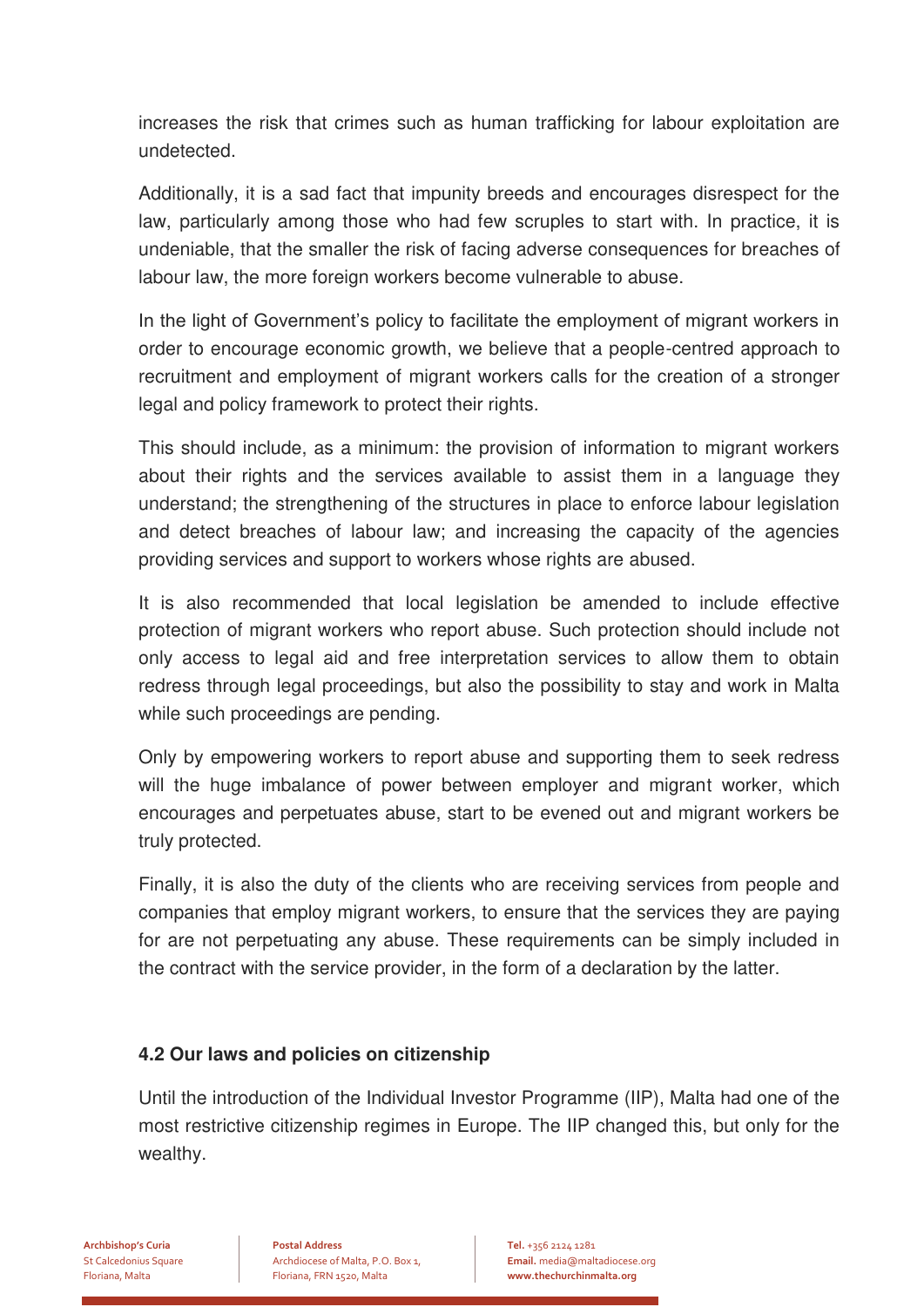Contrast the rules regulating the IIP, which guarantee access to citizenship with relative ease to applicants who meet the financial requirements, with the rules regulating access to citizenship for beneficiaries of international protection. Under the current policy rules, refugees' applications will be favourably considered only after 10 years of residence and, even then, they have to prove that they are self-sufficient and meet a host of other conditions. Applications from beneficiaries of subsidiary protection are unlikely to ever be considered, regardless of the length of their stay.

People granted protection in Malta are by definition people who cannot return to their country. They have no choice but to be here, as returning home would place them at risk of serious harm, possibly even torture or death. Many have lived here for years, and they have made Malta their home. They have become part of our community, in fact if not in law, and they contribute to our country in so many different ways, not least through their work and their taxes. Yet their access to citizenship is extremely limited.

Citizenship is important because it allows people to become fully part of a community – to move from a status which is of its very nature temporary, and therefore precarious, as it needs to be regularly renewed, to one which is permanent and secure. It allows people to put down roots and gives them the stability they need to rebuild their lives.

Without access to citizenship, even if they are allowed to live here forever, beneficiaries of protection are effectively impeded from fully belonging at least in a legal sense. They are condemned to be forever guests or outsiders, allowed to stay in our house, but only in the entrance hall.

The Justice and Peace Commission and the Emigrants" Commission believe that, if we are truly committed to promoting the integration and full inclusion of beneficiaries of protection, then our laws and policies need to facilitate their access to citizenship.

A more people-centred approach to the granting of citizenship would look beyond mere financial contribution. It would take into account the needs of beneficiaries of protection for stability and integration, and would give value to their contributions to our economy and our community, even if in purely economic terms they cannot be compared to the financial contributions that the wealthy make to the national coffers.

#### **4.3 Family reunification**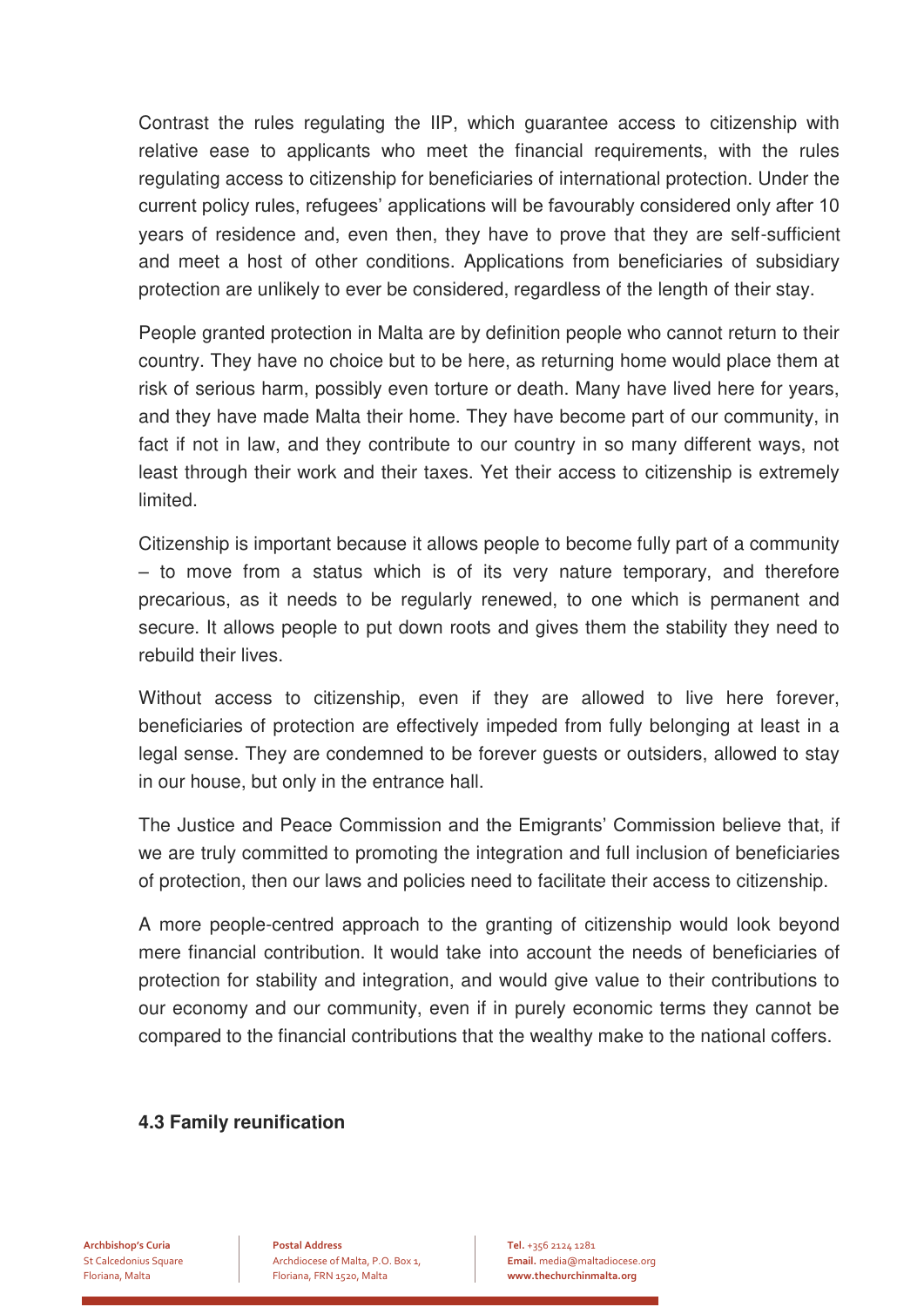The church repeatedly affirms that the family is the essential cell of society and "the principal setting for the growth of each individual, since it is through the family that human beings become open to life and the natural need for relationships with others. Over and over again we see that family bonds are essential for the stability of relationships in society, for the work of education and for integral human development, for they are inspired by love, responsible inter-generational solidarity and mutual trust. These are factors which can make even the most adverse situations more bearable "7

Yet many migrants living in our midst are forced to live apart from their family indefinitely.

Under national law, only recognised refugees are entitled to family reunification. Although in practice the procedure is lengthy and complicated, they are entitled to bring their families – defined as spouses and children under eighteen – to Malta.

Beneficiaries of subsidiary protection, or of other national forms of protection, are not entitled to family reunification. Reunification in Malta is impossible even if the other members of their family have been granted protection in another EU member state.

Migrant workers" entitlement to family reunification is conditional, upon satisfaction of a number of criteria including strict income requirements.<sup>8</sup> These requirements imply that workers who receive the minimum wage or even slightly more would not qualify for family reunification.

Particularly for those migrants who are likely to be in Malta indefinitely, like beneficiaries of subsidiary protection, the impossibility of ever reuniting with their family is a cause of great distress, leading to a deterioration of their mental and psychological well-being.

As was highlighted earlier, in the section on citizenship, the fact that an individual has been granted protection in Malta is an acknowledgement of the fact that they are unable to return home, as their life or freedom would be at risk if they were to do so.

For beneficiaries of protection to be able to integrate and rebuild their lives in Malta it is essential that they are allowed to be reunited with their family. It is humanly impossible for people to imagine a future in Malta, much less to rebuild their lives here, when their families are living miles away, at times even at risk of harm.

 $\frac{7}{2}$  Pope Francis, Speech to the Food and Agriculture Organisation of the United Nations (FAO), 20.06.2013

 $8$  In terms of national policy applicants need to earn at least average  $-$  i.e. not minimum  $-$  wage, which is currently estimated at around €17,000, plus an additional 20% for each family member they want to bring.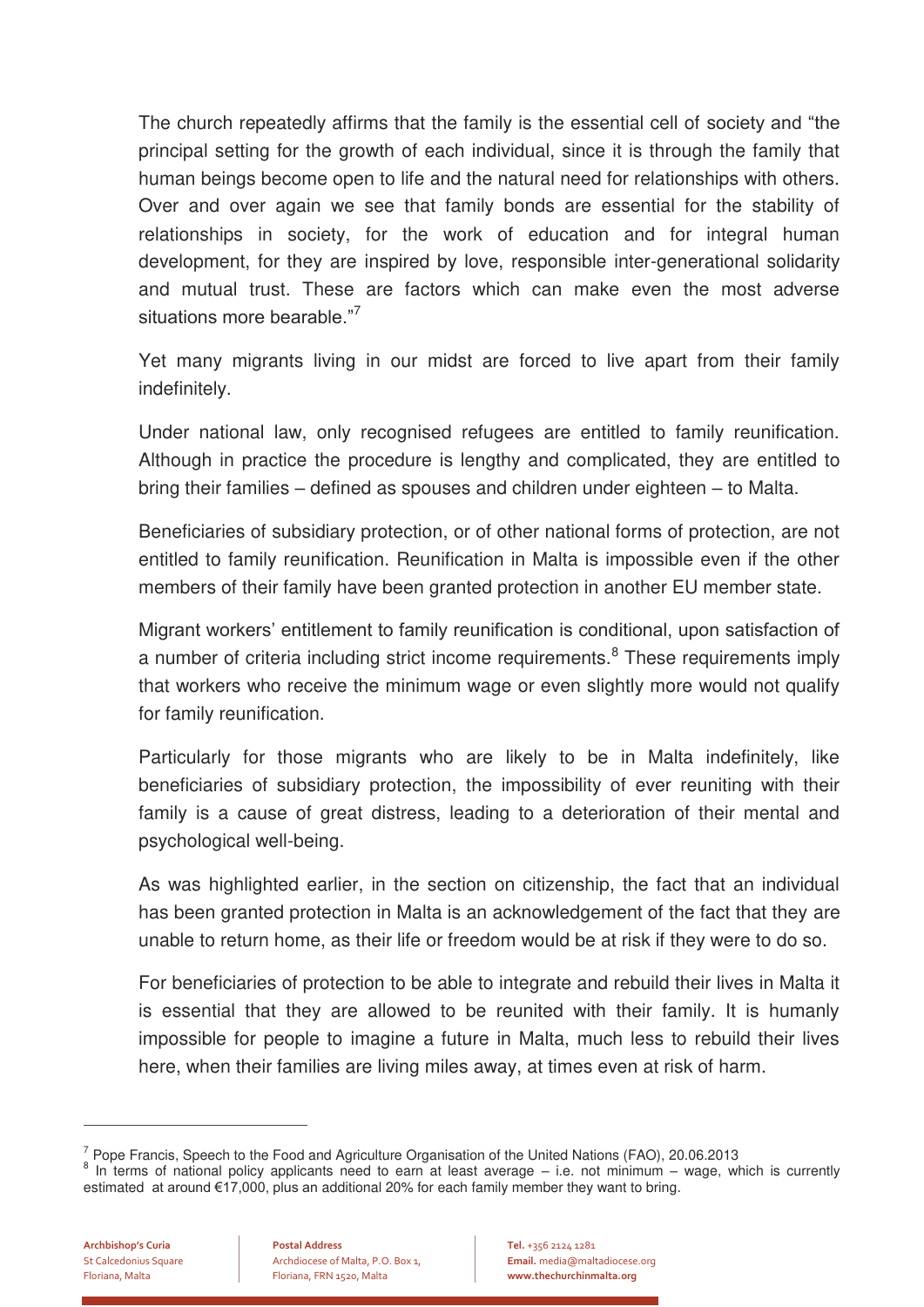Although the distinction between refugees and beneficiaries of subsidiary protection is grounded in law, we believe that to deny access to a right as fundamental as family reunification purely on the basis of this distinction is somewhat facile.

The type of legal status to which one is entitled is essentially determined by the type of harm which one is seeking protection from. It is clear, however, that both forms of protection are only granted to people fleeing extreme forms of harm which threaten life, liberty and personal security. Refugees are those who, if returned, would be at risk of persecution on account of who they are or what they believe. Beneficiaries of subsidiary protection are those who, if returned, would be at risk of harm or loss of life on account of war or torture or cruel, inhuman and degrading treatment or punishment. Once granted, your legal status determines the extent of your access to rights, including family reunification.

However, in practice, people granted subsidiary protection are just as likely as refugees to be unable to return home in their lifetimes – in many cases the situations that caused them to flee have been going on for generations and are unlikely to be resolved in the foreseeable future.

Moreover, we believe that excluding them completely from any possibility of family reunification raises human rights concerns.

In our view, a people-centred approach calls us to recognise the need of migrants who are in Malta for the long term, particularly if they are beneficiaries of protection, to be reunited with their family if they are to be able to rebuild their lives in Malta. This implies that beneficiaries of subsidiary protection should be granted the right to family reunification, possibly under certain conditions, provided that these are reasonable and do not act as an obstacle to family reunification.

We also recommend that the definition of dependent family members of refugees is broadened to include even unmarried children over 18 who are still living within the family unit.

#### **4.4 Regularisation of non-returnable migrants**

As in almost every other country in Europe, we have in our midst a number of migrants who, although they were not granted legal right to stay, remained in Malta as they could not be repatriated through no fault of their own.

These migrants, often referred to as "non-returnable" migrants, have lived in Malta for years and are likely to remain here indefinitely. Their presence is known to the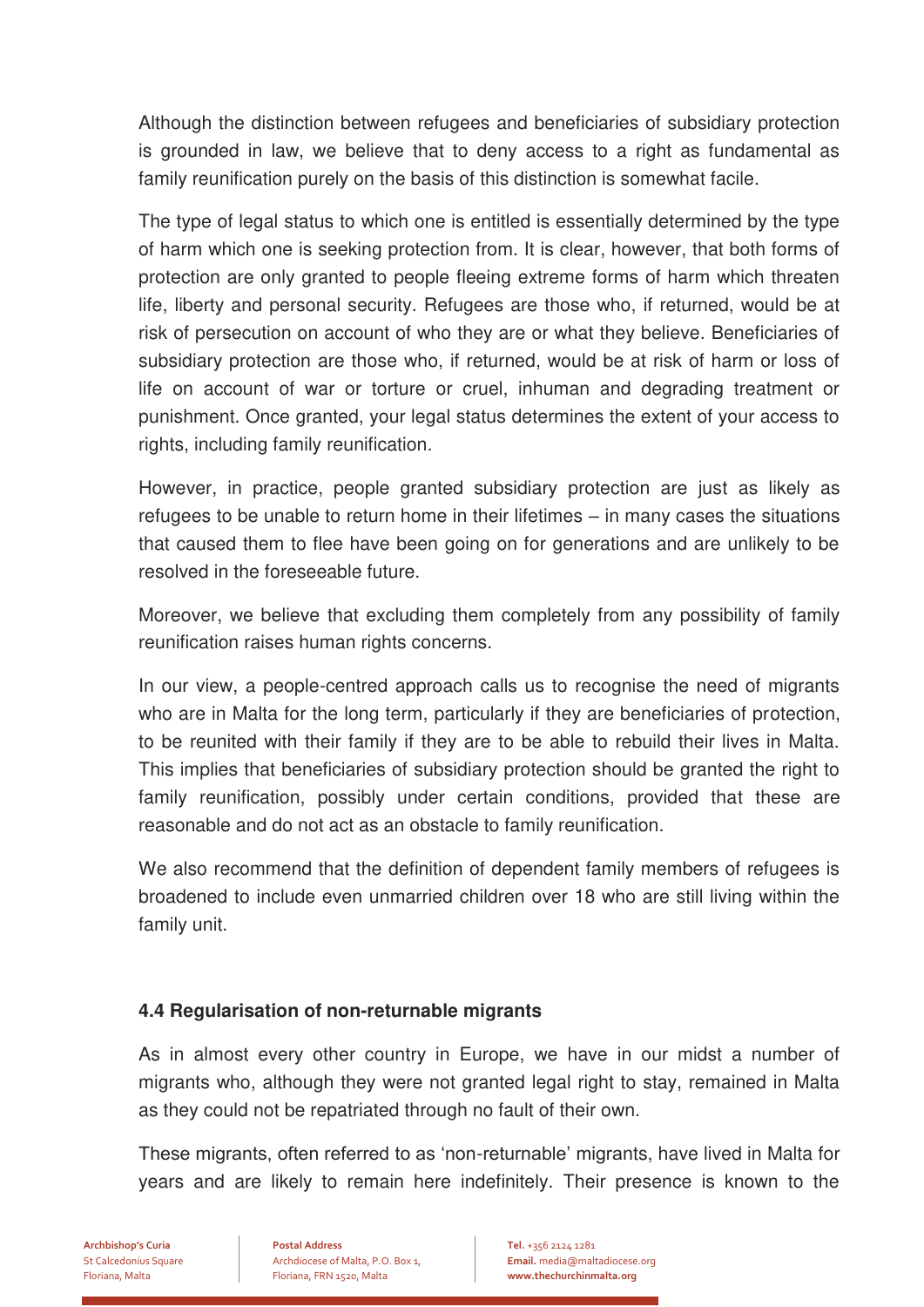authorities who grant them temporary permission to stay, sometimes called "tolerated stay", supposedly until they can be sent back home. Many of them work regularly and pay taxes and social security contributions, yet they are not entitled to any benefits.

In some cases they are able to regularise their status by applying for what is known as THPN (Temporary Humanitarian Protection - New), however the criteria for qualification are focused almost exclusively on proof of legal employment in Malta.

While we believe that the possibility of obtaining legal status is, in itself, positive, the current arrangement has a number of shortcomings.

First, it is not regulated by law, which inevitably leads to lack of clarity both regarding the criteria for entitlement, as well as regarding the application procedure. The status can be withdrawn at will and it is not possible to appeal the denial of an application or a decision to withdraw or refuse to renew the status. The complete absence of legal certainty and the discretionary nature of this status create a sense of precariousness and insecurity.

Second, the fact that eligibility criteria focus on proof of employment and selfsufficiency inevitably means that those who are unable to secure stable, legal employment – even if it is because they are ill or have to care for sick family members or small children – are denied the possibility of regularising their status. In practice, this means that they will face increased difficulties finding stable employment and their access to certain basic services such as healthcare and education could be affected.

In line with Pope Francis' message to governments on World Migrants' Day 2018, to offer "the possibility of special legalisation to migrants who can claim a long period of residence in the country of arrival" in order to allow them to live with dignity and achieve their full potential, we support the call for the creation of a legal pathway to regularisation for non-returnable migrants living in Malta.

#### **5. Promoting social justice: a Christian duty**

Today a number of people in Malta, similar to other affluent countries, see migrants as a threat to our culture and to our Christian roots, without realising that actions which go against the promotion of social justice are in fact a threat to our Christian values and consequently our culture.

"Christians have an important role to play in giving example of dialogue with persons and institutions which are helping in the integration of foreigners and refugees into our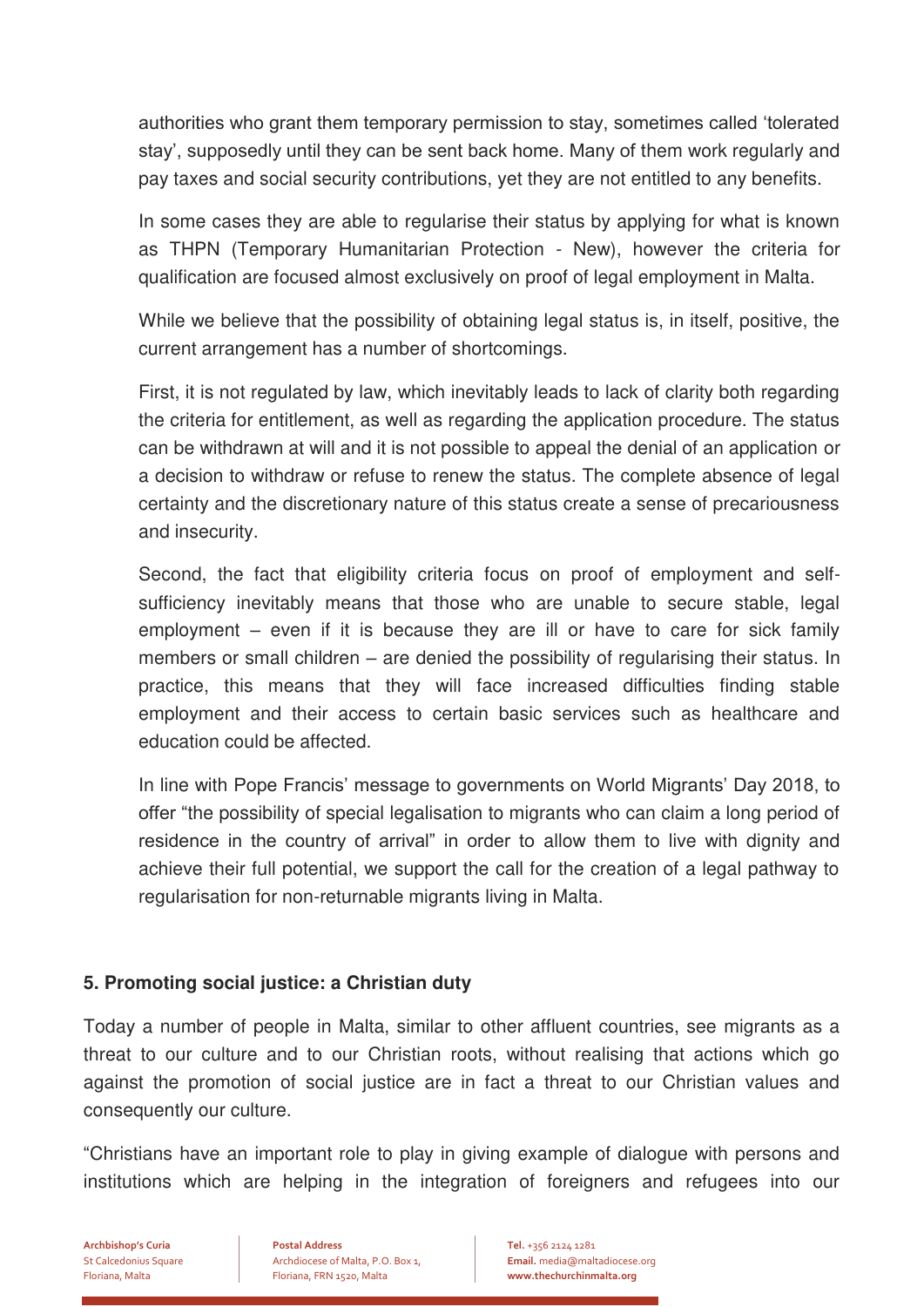community."<sup>9</sup> We are called to strive to build "inclusive, just and supportive societies, capable of restoring dignity to those who live with great uncertainty and who are unable to dream of a better world."<sup>10</sup>

<sup>10</sup> Pope Francis, Message to the World Economic Forum at Davos-Klosters, 23.01.2018

 $\overline{a}$ 

<sup>9</sup> *Diakonia and Justice*, Document of the Maltese Diocesan Synod, 2003, par. 21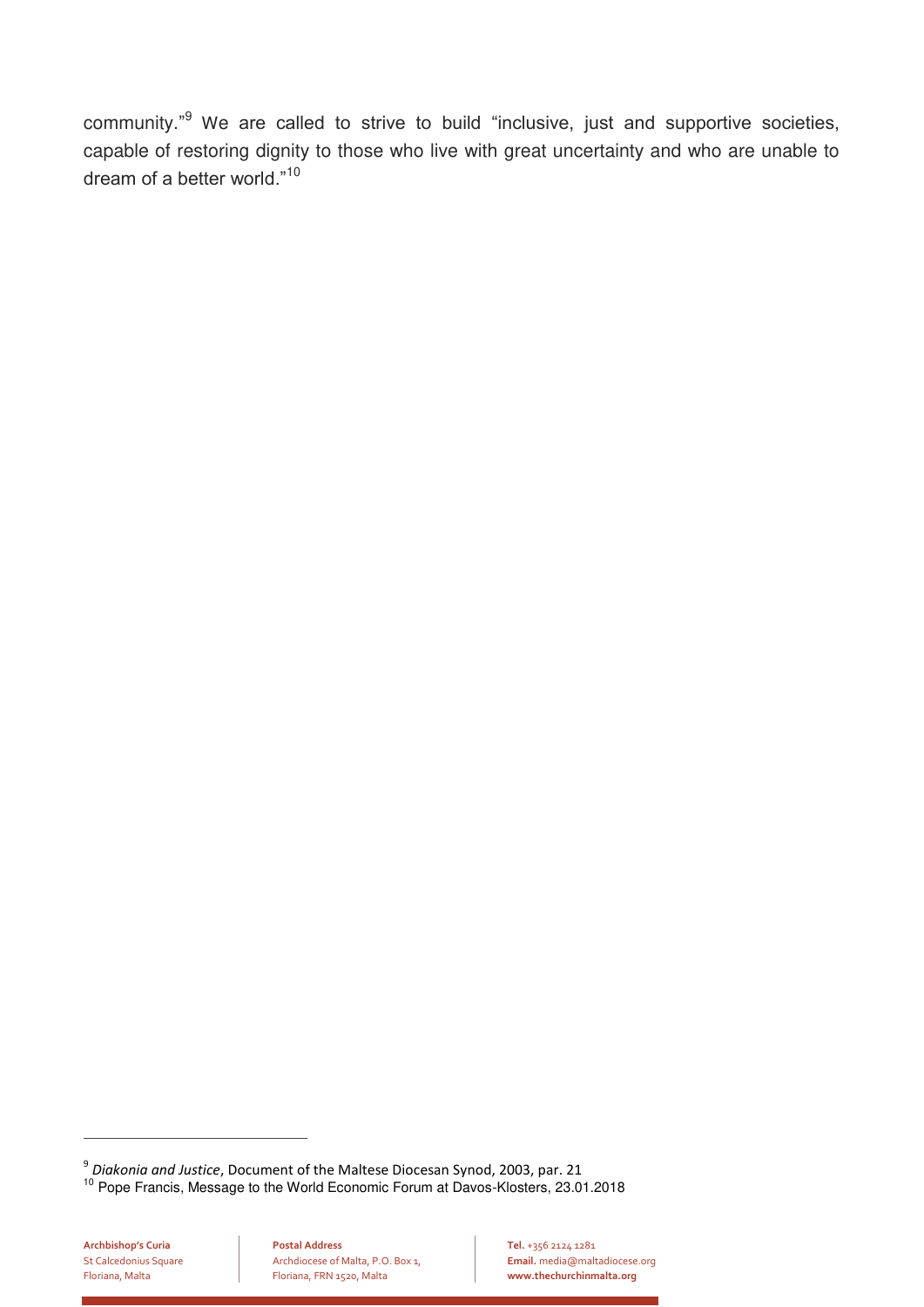As we celebrate the period of Lent and are invited to fast, the Scriptures remind us that:

"This, rather, is the fasting that I wish: releasing those bound unjustly, untying the thongs of the yoke; Setting free the oppressed, breaking every yoke; Sharing your bread with the hungry, sheltering the oppressed and the homeless; Clothing the naked when you see them, and not turning your back on your own." (Is 58:6-7)

This invitation is repeated throughout the Gospels as well.<sup>11</sup> Indeed, it is essential that we remember that human rights, social justice and equality are an integral part of the Christian identity, even more than the spectacles of religiosity which we spend so much money yearly in celebrating. As Christians we are bound to promote social justice values in our communities.

While many of the recommendations in this document are addressed to Government as the entity with power and authority to effect the necessary legislative changes, we also wish to reiterate that "welcoming the poor and promoting justice (should) not be entrusted solely to "experts" but be a focus of all pastoral care, of the formation of future priests and religious, and of the ordinary work of all parishes, movements and ecclesial groups."<sup>12</sup>

There are many ways in which we can work to promote justice towards migrants and refugees in our daily lives. The following are but a few examples:

# **5.1 Becoming more attuned to the needs of others**

Pope Francis has repeatedly stressed that "as Christians we are called … to eliminate that globalization of indifference which today seems to reign supreme, while building a new civilization of love and solidarity"<sup>13</sup>

We can do this first and foremost by questioning our own lifestyle choices and by becoming more sensitive to the reality and the needs of the other. In his address to the European Parliament in Strasbourg, Pope Francis drew attention to "certain rather selfish lifestyles, marked by an opulence which is no longer sustainable" and

<sup>11</sup> Mt 25:31-46

<sup>&</sup>lt;sup>12</sup> Pope Francis, Visit to the Astalli Centre in Rome, 10.09.2013

<sup>&</sup>lt;sup>13</sup> Pope Francis, Address during the Apostolic Journey to Turkey, 30.11.2014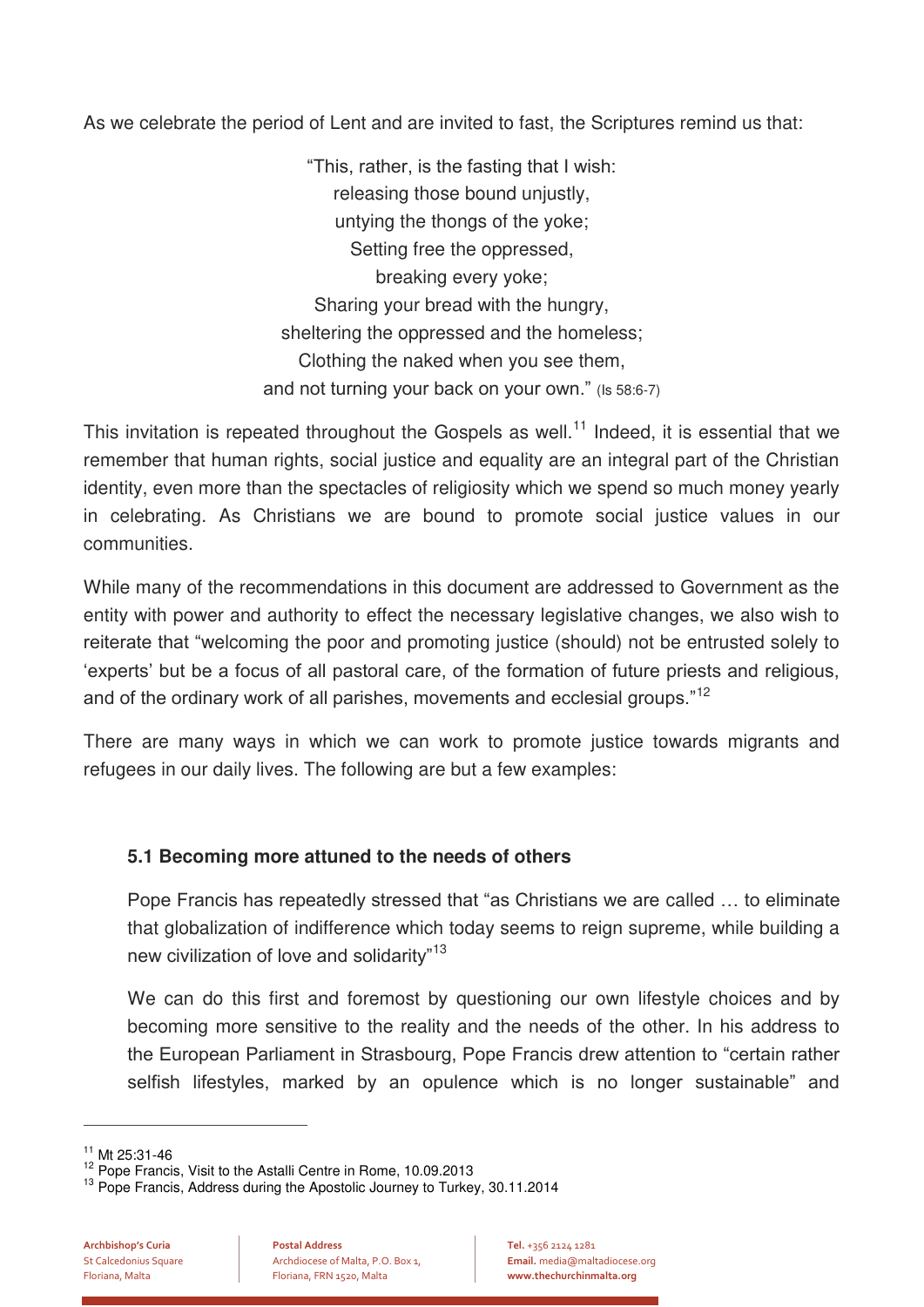remarked that we are "frequently indifferent to the world around us, and especially to the poorest of the poor. To our dismay, we see technical and economic questions dominating political debate, to the detriment of genuine concern for human beings. Men and women risk being reduced to mere cogs in a machine that treats them as items of consumption to be exploited, with the result that - as is so tragically apparent whenever a human life no longer proves useful for that machine, it is discarded with few qualms."<sup>14</sup>

Let us reject selfish lifestyles and remember the basis of human dignity – our humanity, in which we are all equal.

### **5.2 Welcoming the stranger: Creating a culture of encounter**

The command to welcome the stranger is repeated countless times in the Bible, and as Christians we believe that when we welcome the stranger we welcome Christ himself (Mt 25).

Welcome, in this sense, "is not so much a task, but a way of living and sharing." One that requires us to look at the other as a person, just like us.

In order to achieve this, "a change of attitude towards migrants and refugees is needed on the part of everyone, moving away from attitudes of defensiveness and fear, indifference and marginalization – all typical of a throwaway culture – towards attitudes based on a culture of encounter, the only culture capable of building a better, more just and fraternal world."<sup>15</sup>

While perhaps it is true that we do not all have the power to change law and policy, we can all commit to welcome migrants and refugees and to open our hearts, our communities and our parishes to them.

This is done through "concrete gestures of solidarity so that everyone who is far from his own country will feel the Church as a homeland where no one is a stranger."<sup>16</sup> In very practical terms, "such a welcome involves attentive listening and mutual sharing of life stories. It requires an openness of heart, a willingness to make one"s life visible to others, and a generous sharing of time and resources. From giving things to

<sup>&</sup>lt;sup>14</sup> Pope Francis, Address to the European Parliament in Strasbourg, 25.11.2014

<sup>&</sup>lt;sup>15</sup> Pope Francis, Message for the World Day of Migrants and Refugees, 05.08.2013

<sup>16</sup> Pope Benedict XVI, Angelus, 19.06.2005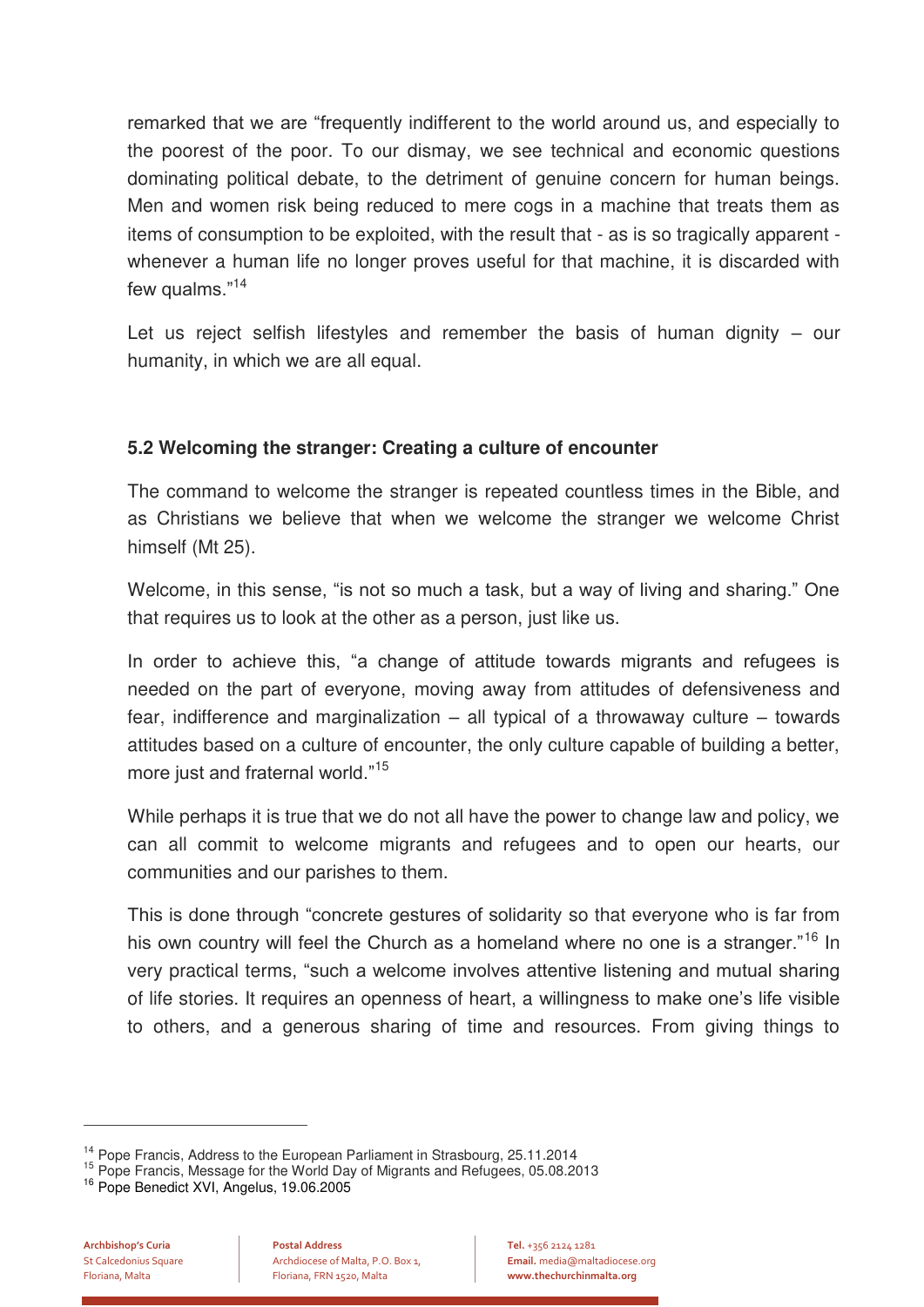offering time and friendship, and finally giving Christ, our treasure, to others, as a respectful and humble proposal."<sup>17</sup>

## **5.3 Upholding human dignity**

Migrants and refugees are not just asking for our pity or our charity, they are asking for justice. Pope Francis has stressed that, "we cannot remain indifferent before the cries of our brothers and sisters. These ask of us not only material assistance – needed in so many circumstances – but above all, our help to defend their dignity as human persons."<sup>18</sup>

We are called to uphold the dignity of migrants and refugees because we believe that, like us, they are made in the image of God.

We uphold the dignity of migrants and refugees by ensuring that our own dealings with them are characterised by respect and justice – for example, we should not pay migrants less than we would a Maltese person for the same work.

We also do so by defending the dignity of migrants and refugees: by standing against intolerance and prejudice; challenging misconceptions and stereotypes; refusing to accept racist or xenophobic speech and behaviour; and, above all, recognising every migrant and refugee as a person who has rights, just like us.

Acknowledging that refugees and migrants are entitled to be treated with dignity, should lead us to see the assistance and support we give not as "an alms from the goodness of our heart, but an act of justice due to them."<sup>19</sup>

#### **5.4 Working to ensure true equality**

Equality and equity are essential if the human dignity of every person is to be respected. Sometime we might fear that acknowledging that others are equal to ourselves, that they have the same rights as we do, could somehow threaten our own wellbeing or our access to rights.

<sup>17</sup> Pontifical Council for the Pastoral Care of Migrants and Itinerant People and Pontifical Council Cor Unum, *Welcoming Christ in Refugees and Forcibly Displaced Persons - Pastoral Guidelines*, Vatican City, 2013, par. 83

<sup>&</sup>lt;sup>18</sup> Pope Francis, Address during the Apostolic Journey to Turkey, 30.11.2014

<sup>&</sup>lt;sup>19</sup> Pope John Paul II, Address to the Participants in the Assembly of the Council of the Internation Catholic Migration Commission (ICMC)